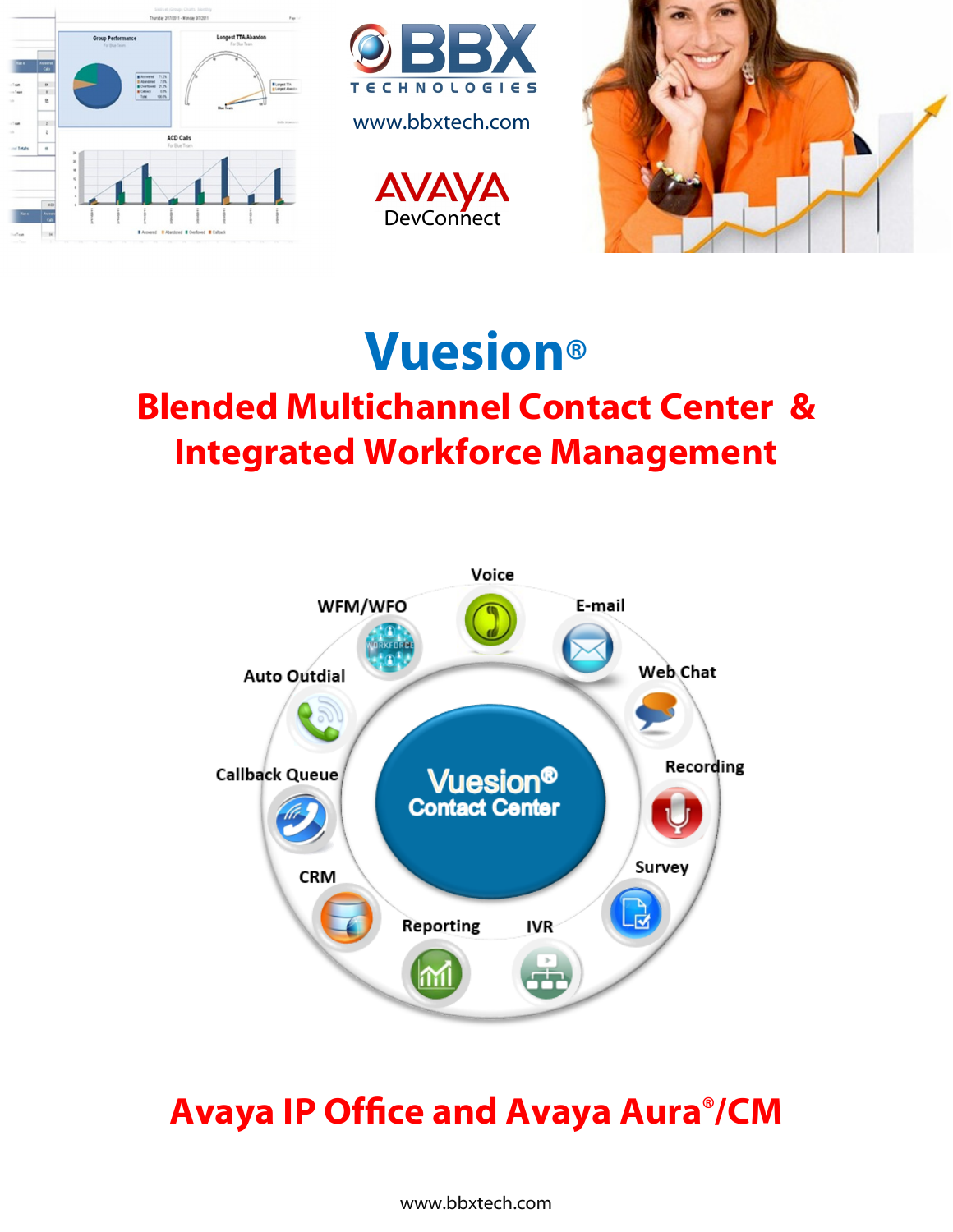

Scalable from small groups to Enterprise customers

Callback number queuing/Virtual hold reduces hold time and increases service level

Blended multichannel with voice, email, web chat, auto outdial dial queuing

Enhance customer service with Skills based routing, priority routing and rules based routing

Increase agent productivity with call coordinated database screen pops and presence

Improve Supervisors' efficiency with access to reporting, agent coaching, monitoring and call recording

Integrated workforce management module for scheduling, forecasting and planning

#### *Efficiency and Productivity*

In today's highly competitive marketplace, differences are made on customer loyalty and customer service. Every business has a need for flexible call distribution systems to increase sales and revenue. Small/medium size enterprises need the flexibility to move agents around, have simultaneous coverage in multiple groups, and maximize their workforce's skills to better serve their customers. Vuesion® Contact Center is the right choice for these companies; it is powerful yet flexible, offering skills based call routing for maximum efficiency and productivity.

#### *Integrated IVR*

Studies have demonstrated over and over that efficient and informational call center announcements increase customer retention and customer loyalty. Vuesion announcements provide position in queue and average time to answer as well as advanced scripts for playing different announcements in several patterns with different information. Customers may record their own seasonal promotions and messages and make them part of the announcement. The IVR (Interactive Voice Response) prompts callers for their ID or account numbers used for intelligent routing and routing to the call center.

#### *Multichannel Features*

The Vuesion Contact Center suite offers advanced features, at an affordable cost of ownership. Unleash the potential of your call center with PC desktop agent and supervisor client software, with builtin wallboards, real time statistics and intuitive presence states that clearly enhance call centers of any size. Blend various media and channels including Email, voice, Web Chat and outdial campaigns.

#### *Supervisory & Management*

With the powerful Vuesion PC software, supervisors have the features they need to manage the center and agents: Supervisors have real-time information on agents, wallboards, and threshold alarms when important events occur. Supervisors have access to call reports for tracking every performance and productivity aspect of an agent, a group and/or the entire center. Supervisors can manage their agents by changing their status, skill level and class of service dynamically.

#### *Cost Savings and R.O.I.*

The Vuesion solution provides call back number queuing, where callers have the option to leave a call back number and disconnect the call. They keep their place in queue and get a call back when an agent becomes available. While in queue, callers may opt-out by dialing another group, agent, voice mail or operator. These options provide better service to your customers, save on inbound toll calls and maximize line usage.

www.bbxtech.com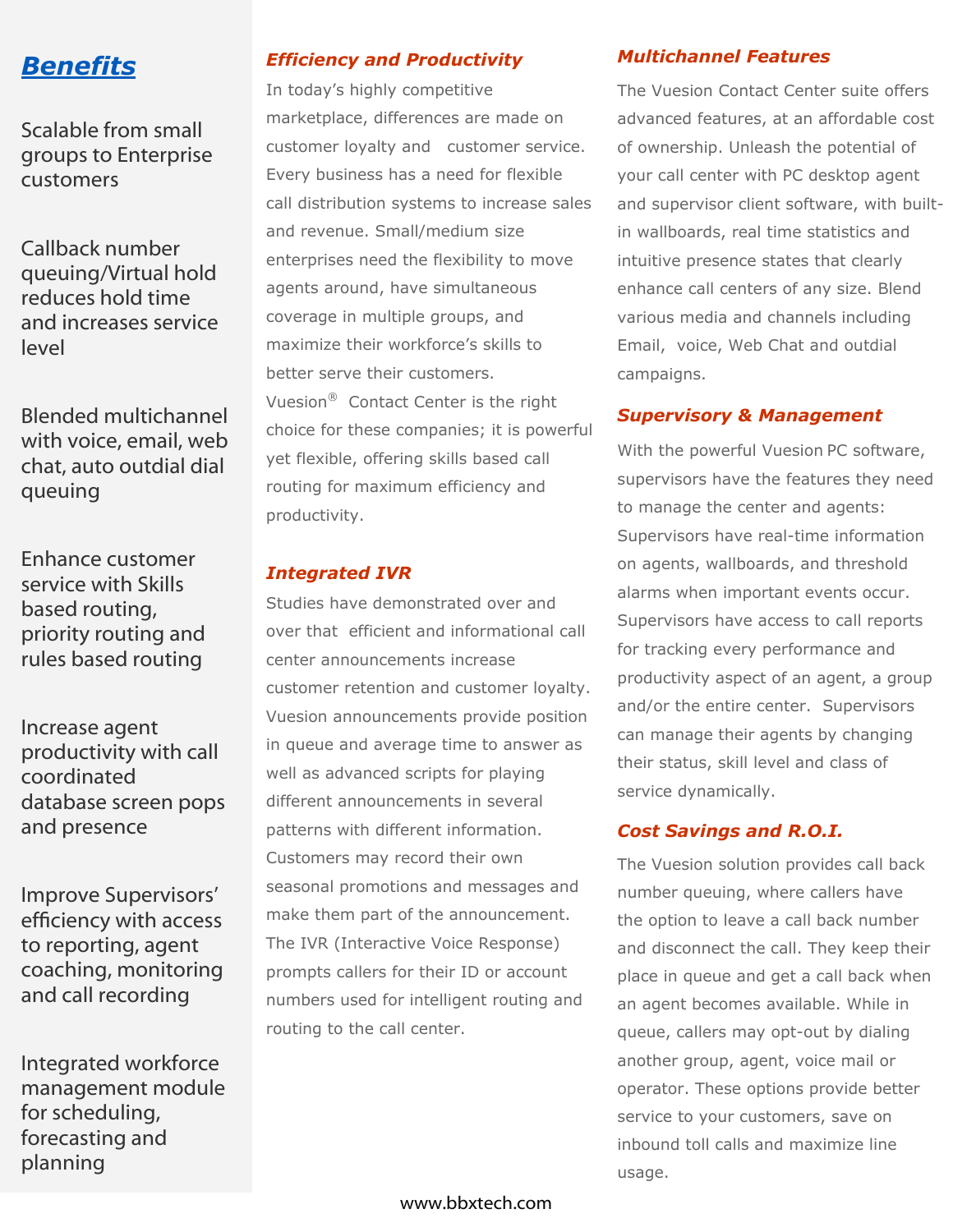#### *Productivity Enhancement*

- Database/CRM screen pop based on ANI or IVR collected information
- Call Back number queuing
- Smart database/CRM router
- Blended Email, Web Chat and voice queuing
- Outdial with agent disposition, call status processing and campaign scripts
- Post-call surveys with scoring

#### *Skill Sets / Groups*

- Skills based routing
- ANI/DNIS/area code based routing
- Priority based routing
- Priority Queuing based on ANI
- Overflow to internal/external locations, other skill set, agent or voicemail
- Agent skill levels per group
- Agents may be in multiple skill sets Configurable Auto Wrap-up timeout at the end of a call
- All agents logged-off overflow, All agents busy overflow

#### *Agents Features*

- Desktop software per agent
- Ability to customize screen
- ◆ Status reason codes/resolution with text and notes
- Agent status (Login, Logout, Break, Wrap-up, Work, Meeting, Locked)
- Agents are automatically placed in Lock-out mode on ring no answer
- I.M. chat screens for agent help



#### *Supervisory Features*

- Real time statistics and status presence for agents
- Manage agents' states & queues
- Access to Call Reports from Supervisor desktop
- Configurable productivity thresholds
- Color coded real time alerts associated with agent productivity
- Instant text messaging functions for agent help requests
- Voice monitoring on agents
- On screen notification when a number pattern is dialed out from an agent
- Rescue-Queue detail display

#### *Workforce Management*

- Agent scheduling (daily, weekly and monthly
- Real-time and schedule adherence reporting and notification
- Forecasting and what-if scenarios planning
- Optimum schedules per forecast
- Key Performance Indicators (KPI)

#### *Announcements*

- Multiple announcements per skill set
- Flexible announcements based on caller's queue time
- Play position in queue to callers (configurable)
- Play average hold time per skill set
- ◆ Opt-out of announcement

#### *Blended Multichannel*

- Voice inbound media
- Email blended queuing, distribution and reporting
- FAX to Email blended queuing, distribution and reporting
- Blended Web Chat queuing, distribution and reporting

#### *Management & Reporting*

- Skill set performance & service level
- Abandoned calls and numbers
- Agent status reports
- Agent performance reports
- Agent productivity reports
- Detail, summary and charts
- DNIS and called number reports
- Cradle-to-grave call ID reports
- ◆ Export Reports to pdf, Excel, ..
- $\bullet$  Search filters for specific numbers
- Call resolution reports
- $\bullet$  Select report dates from calendar
- Configurable service levels
- ◆ Email auto-reports to supervisors

| <b>Business / Enterprise</b> |
|------------------------------|
| 1000 / 2500 per server       |
| Yes (Add-on option)          |
| Yes (Add-on option)          |
| Yes (Add-on option)          |
| Yes (Add-on option)          |
| Yes (Add-on option)          |
| Yes (Add-on option)          |
|                              |

#### www.bbxtech.com